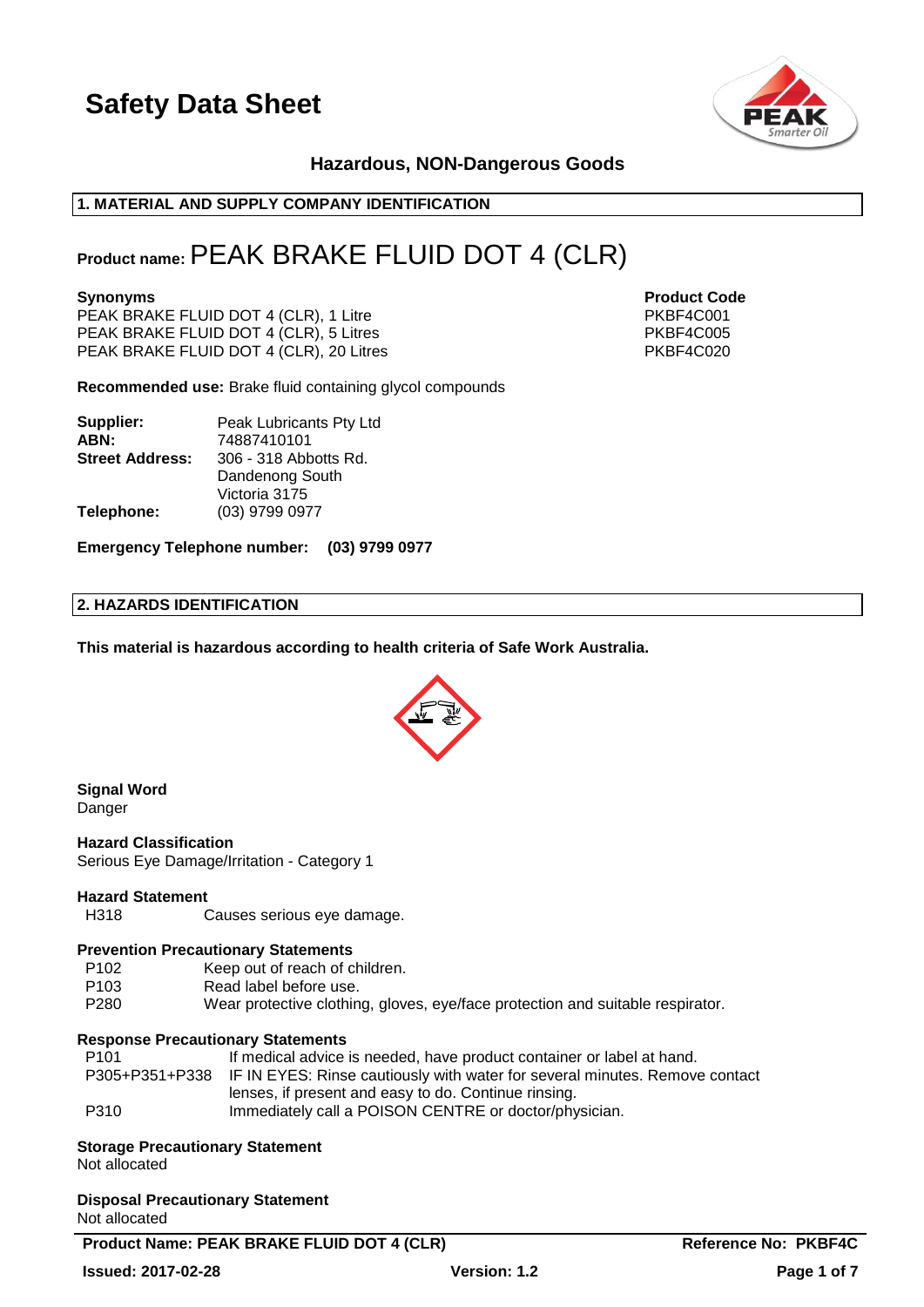

### **Poison Schedule:** S5. Caution

### **DANGEROUS GOOD CLASSIFICATION**

Not classified as Dangerous Goods by the criteria of the "Australian Code for the Transport of Dangerous Goods by Road & Rail" and the "New Zealand NZS5433: Transport of Dangerous Goods on Land".

| 3. COMPOSITION INFORMATION                 |          |                   |
|--------------------------------------------|----------|-------------------|
| <b>CHEMICAL ENTITY</b>                     | CAS NO   | <b>PROPORTION</b> |
| Diethylene glycol monobutyl ether          | 112-34-5 | $0 - 3 \%$        |
| Ethanol, 2,2'-oxybis-                      | 111-46-6 | $0 - 10 \%$       |
| Ethanol, 2-[2-(2-butoxyethoxy)ethoxy]-     | 143-22-6 | $20 - 45 \%$      |
| Ingredients determined to be Non-Hazardous |          | <b>Balance</b>    |
|                                            |          | 100%              |

### **4. FIRST AID MEASURES**

If poisoning occurs, contact a doctor or Poisons Information Centre (Phone Australia 131 126, New Zealand 0800 764 766).

**Inhalation:** Remove victim from exposure - avoid becoming a casualty. Remove contaminated clothing and loosen remaining clothing. Allow patient to assume most comfortable position and keep warm. Keep at rest until fully recovered. Seek medical advice if effects persist.

**Skin Contact:** If skin or hair contact occurs, remove contaminated clothing and flush skin and hair with running water. If swelling, redness, blistering or irritation occurs seek medical assistance.

**Eye contact:** Immediately irrigate with copious quantities of water for 15 minutes. Eyelids to be held open. Remove clothing if contaminated and wash skin. Urgently seek medical assistance. Transport to hospital or medical centre.

**Ingestion:** Rinse mouth with water. If swallowed, do NOT induce vomiting. Give a glass of water to drink. Never give anything by the mouth to an unconscious patient. If vomiting occurs give further water. Seek medical advice.

**PPE for First Aiders:** Wear safety shoes, overalls, gloves, chemical goggles. Available information suggests that gloves made from nitrile rubber should be suitable for intermittent contact. However, due to variations in glove construction and local conditions, the user should make a final assessment. Always wash hands before smoking, eating, drinking or using the toilet. Wash contaminated clothing and other protective equipment before storing or re-using.

**Notes to physician:** Treat symptomatically. Can cause corneal burns.

### **5. FIRE FIGHTING MEASURES**

**Hazchem Code:** Not applicable.

**Suitable extinguishing media:** If material is involved in a fire use water fog (or if unavailable fine water spray), alcohol resistant foam, standard foam, dry agent (carbon dioxide, dry chemical powder).

**Specific hazards:** Non-combustible material.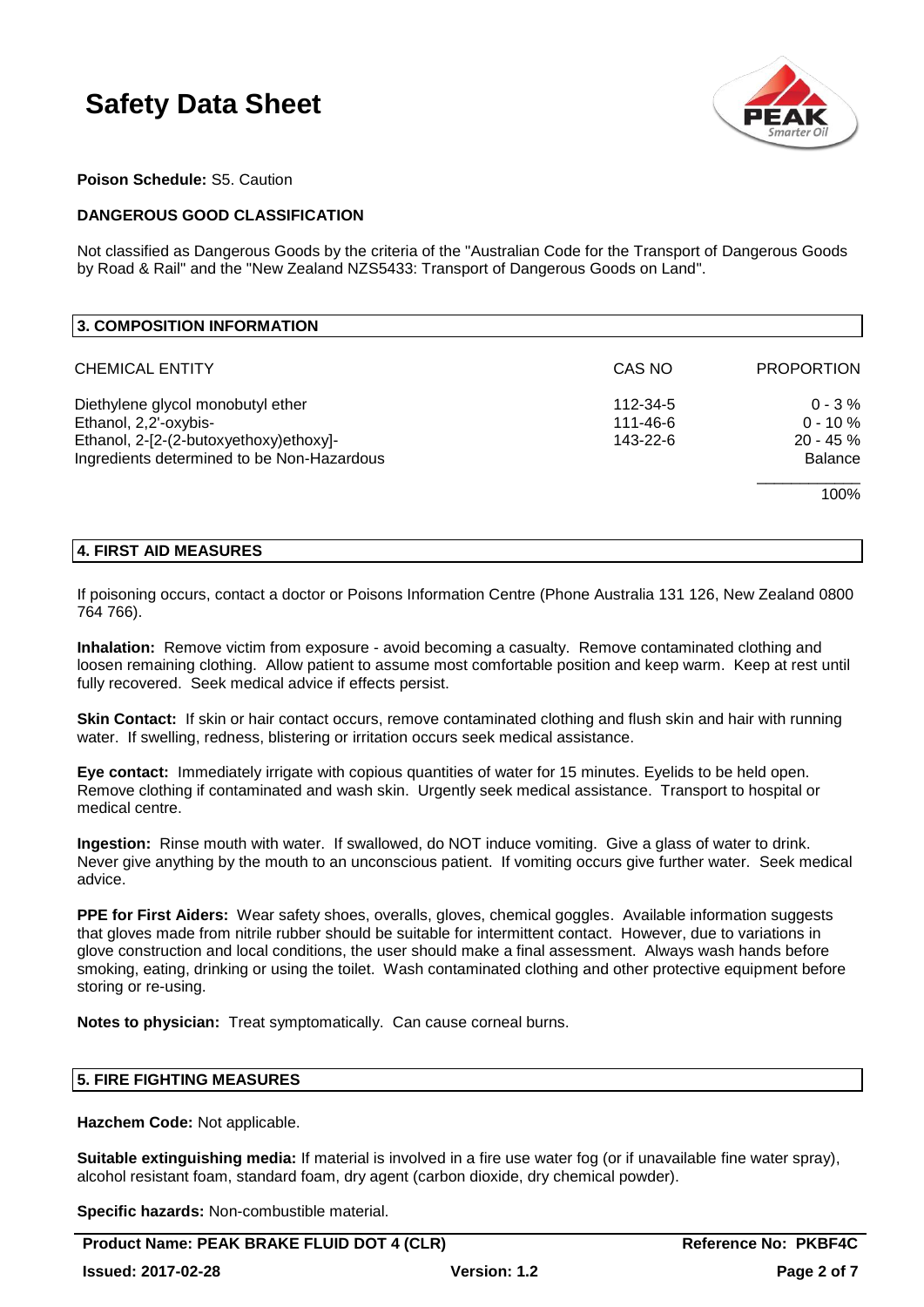

**Fire fighting further advice:** Not combustible, however following evaporation of aqueous component residual material can burn if ignited.

### **6. ACCIDENTAL RELEASE MEASURES**

### **SMALL SPILLS**

Wear protective equipment to prevent skin and eye contamination. Avoid inhalation of vapours or dust. Wipe up with absorbent (clean rag or paper towels). Collect and seal in properly labelled containers or drums for disposal.

### **LARGE SPILLS**

Clear area of all unprotected personnel. Slippery when spilt. Avoid accidents, clean up immediately. Wear protective equipment to prevent skin and eye contamination and the inhalation of vapours. Work up wind or increase ventilation. Contain - prevent run off into drains and waterways. Use absorbent (soil, sand or other inert material). Collect and seal in properly labelled containers or drums for disposal. If contamination of crops, sewers or waterways has occurred advise local emergency services.

**Dangerous Goods - Initial Emergency Response Guide No:** Not applicable

### **7. HANDLING AND STORAGE**

**Handling:** Avoid eye contact and repeated or prolonged skin contact. Avoid inhalation of vapour, mist or aerosols.

**Storage:** Store in a cool, dry, well-ventilated place and out of direct sunlight. Store away from foodstuffs. Store away from incompatible materials described in Section 10. Store away from sources of heat and/or ignition. Keep container standing upright. Keep containers closed when not in use - check regularly for leaks.

This material is a Scheduled Poison Schedule 5 (Caution) and must be stored, maintained and used in accordance with the relevant regulations.

### **8. EXPOSURE CONTROLS / PERSONAL PROTECTION**

#### **National occupational exposure limits:**

|                      | <b>TWA</b> |       | STEL   |       | <b>NOTICES</b> |
|----------------------|------------|-------|--------|-------|----------------|
|                      | ppm        | mg/m3 | ppm    | mq/m3 |                |
| 2,2'-Oxybis[ethanol] | 23         | 100   | $\sim$ |       | -              |

As published by Safe Work Australia.

TWA - The time-weighted average airborne concentration over an eight-hour working day, for a five-day working week over an entire working life.

STEL (Short Term Exposure Limit) - the average airborne concentration over a 15 minute period which should not be exceeded at any time during a normal eight-hour workday.

These Exposure Standards are guides to be used in the control of occupational health hazards. All atmospheric contamination should be kept to as low a level as is workable. These exposure standards should not be used as fine dividing lines between safe and dangerous concentrations of chemicals. They are not a measure of relative toxicity.

If the directions for use on the product label are followed, exposure of individuals using the product should not exceed the above standard. The standard was created for workers who are routinely, potentially exposed during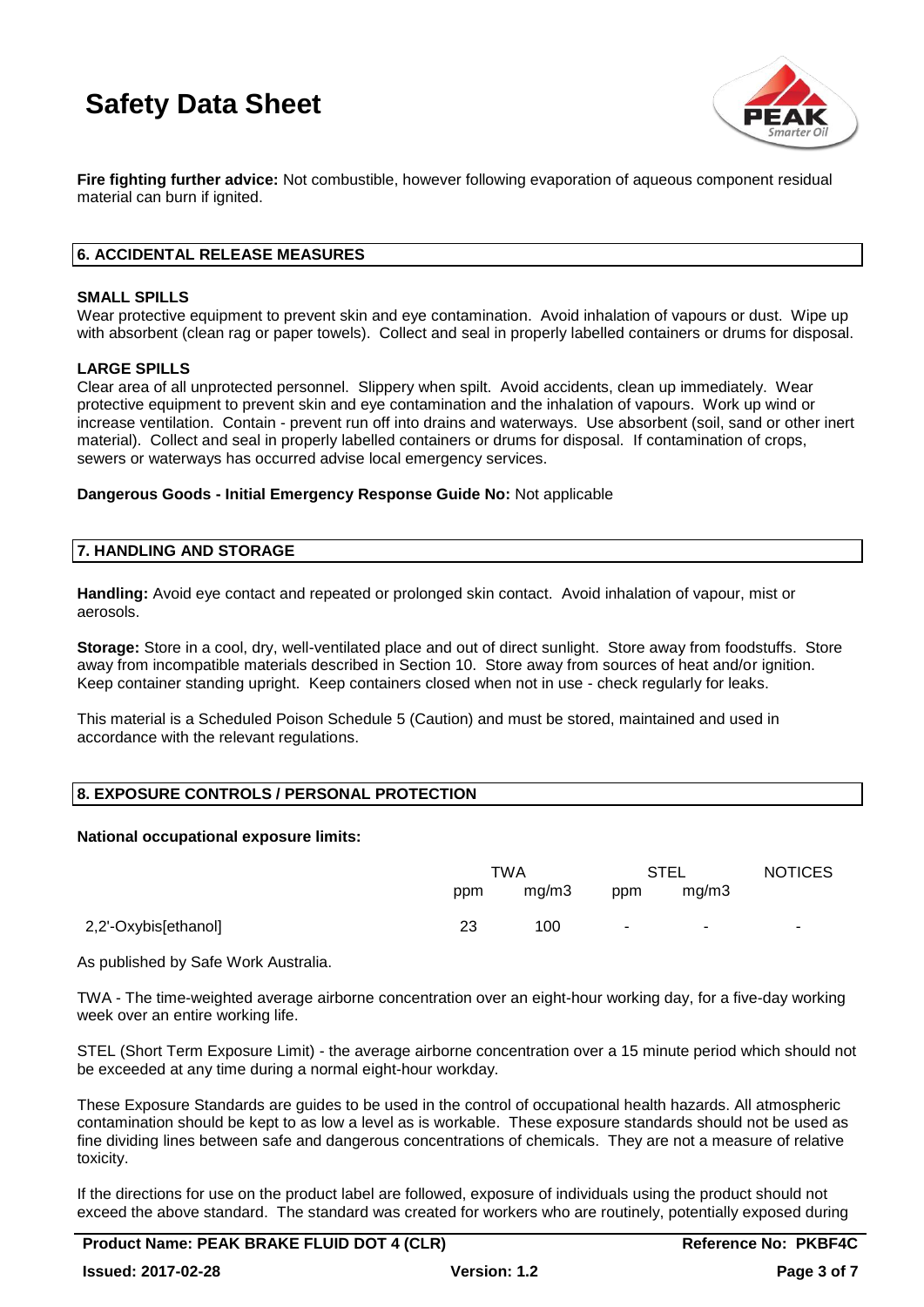

product manufacture.

**Biological Limit Values:** As per the "National Model Regulations for the Control of Workplace Hazardous Substances (Safe Work Australia)" the ingredients in this material do not have a Biological Limit Allocated.

**Engineering Measures:** Ensure ventilation is adequate to maintain air concentrations below Exposure Standards. Use only in well ventilated areas. Use with local exhaust ventilation or while wearing appropriate respirator.

### **Personal Protection Equipment:** SAFETY SHOES, OVERALLS, GLOVES, CHEMICAL GOGGLES.

Personal protective equipment (PPE) must be suitable for the nature of the work and any hazard associated with the work as identified by the risk assessment conducted.

Wear safety shoes, overalls, gloves, chemical goggles. Available information suggests that gloves made from nitrile rubber should be suitable for intermittent contact. However, due to variations in glove construction and local conditions, the user should make a final assessment. Always wash hands before smoking, eating, drinking or using the toilet. Wash contaminated clothing and other protective equipment before storing or re-using.

**Hygiene measures:** Keep away from food, drink and animal feeding stuffs. When using do not eat, drink or smoke. Wash hands prior to eating, drinking or smoking. Avoid contact with clothing. Avoid eye contact and repeated or prolonged skin contact. Avoid inhalation of vapour, mist or aerosols. Ensure that eyewash stations and safety showers are close to the workstation location.

### **9. PHYSICAL AND CHEMICAL PROPERTIES**

| Form:<br>Colour:<br>Odour:                                                                                                                                                                                                                        | Liquid<br>Colourless to amber<br>Bland |                                                                                                         |
|---------------------------------------------------------------------------------------------------------------------------------------------------------------------------------------------------------------------------------------------------|----------------------------------------|---------------------------------------------------------------------------------------------------------|
| Solubility:<br><b>Specific Gravity:</b><br>Density:<br><b>Relative Vapour Density (air=1):</b><br>Vapour Pressure (20 °C):<br>Flash Point (°C):<br>Flammability Limits (%):<br><b>Autoignition Temperature (°C):</b><br>Melting Point/Range (°C): |                                        | Miscible with water<br>N Av<br>$1.02 - 1.07$ g/mL<br>N Av<br>$\lt 2$<br>>100<br>N Av<br>>300<br>$< -50$ |
| Boiling Point/Range (°C):<br>Decomposition Point (°C):<br>pH:                                                                                                                                                                                     |                                        | >260<br>> 300<br>$7.0 - 11.5$                                                                           |

**Viscosity:** 5 - 10 cSt @ 20°C

Partition Coefficient:  $< 2.0$ **Total VOC (g/Litre):** N Av

> (Typical values only - consult specification sheet)  $N Av = Not available$ . Note available and  $N A v = N 0$

### **10. STABILITY AND REACTIVITY**

**Chemical stability:** This material is thermally stable when stored and used as directed.

**Conditions to avoid:** Elevated temperatures and sources of ignition.

**Incompatible materials:** Oxidising agents.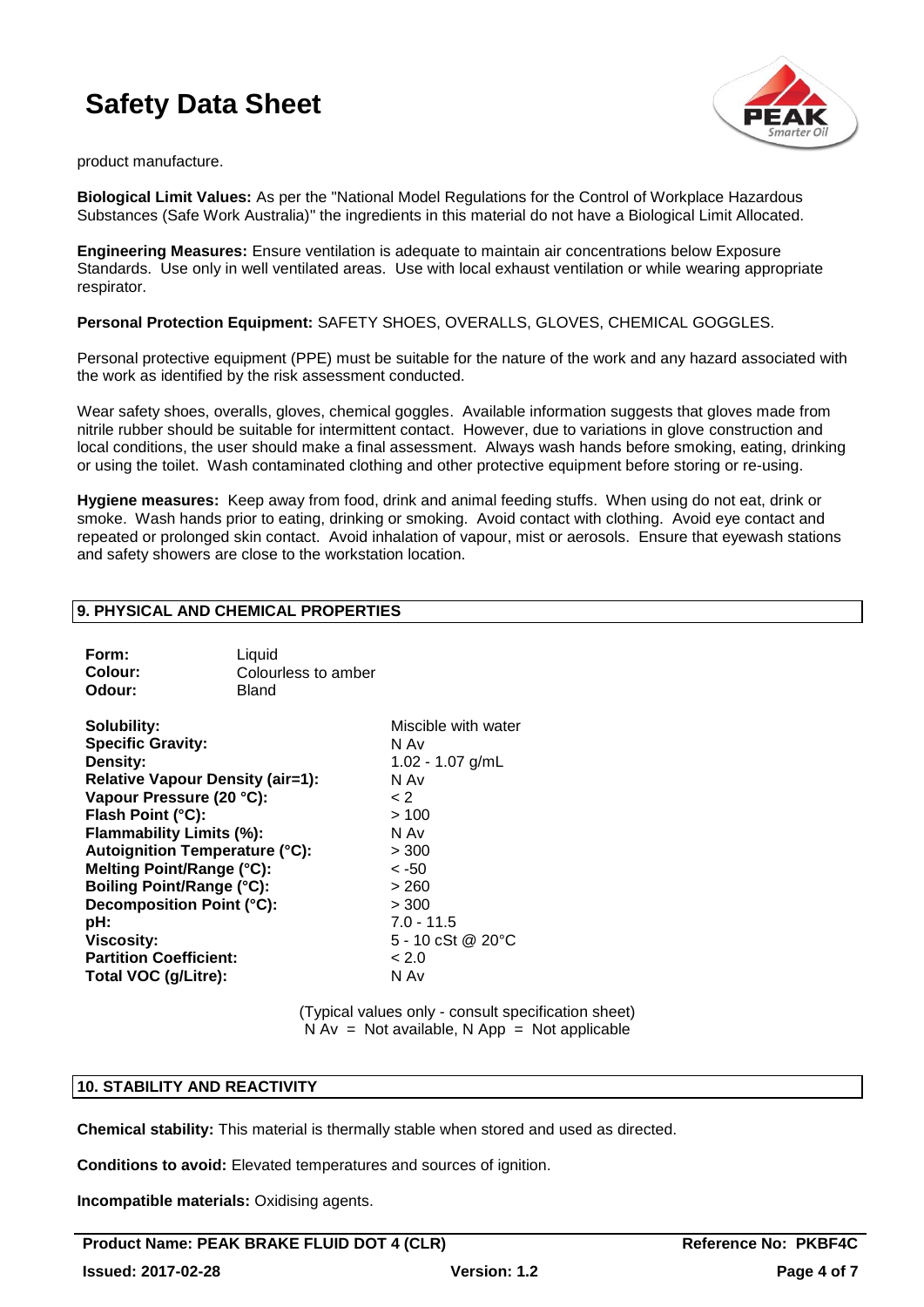

**Hazardous decomposition products:** Oxides of carbon and nitrogen, smoke and other toxic fumes.

**Hazardous reactions:** No known hazardous reactions.

### **11. TOXICOLOGICAL INFORMATION**

No adverse health effects expected if the product is handled in accordance with this Safety Data Sheet and the product label. Symptoms or effects that may arise if the product is mishandled and overexposure occurs are:

### **Acute Effects**

**Inhalation:** Material may be an irritant to mucous membranes and respiratory tract.

**Skin contact:** Contact with skin may result in irritation.

**Ingestion:** Swallowing can result in nausea, vomiting and irritation of the gastrointestinal tract.

**Eye contact:** A severe eye irritant. Corrosive to eyes: contact can cause corneal burns. Contamination of eyes can result in permanent injury.

#### **Acute toxicity**

**Inhalation:** This material has been classified as non-hazardous. Acute toxicity estimate (based on ingredients): LC50 > 20.0 mg/L for vapours or LC50 > 5.0 mg/L for dust and mist or LC50 > 20,000 ppm for gas

**Skin contact:** This material has been classified as non-hazardous. Acute toxicity estimate (based on ingredients): >2,000 mg/Kg bw

**Ingestion:** This material has been classified as non-hazardous. Acute toxicity estimate (based on ingredients): >2,000 mg/Kg bw

**Corrosion/Irritancy:** Eye: this material has been classified as a Category 1 Hazard (irreversible effects to eyes). Skin: this material has been classified as not corrosive or irritating to skin.

**Sensitisation:** Inhalation: this material has been classified as not a respiratory sensitiser. Skin: this material has been classified as not a skin sensitiser.

**Aspiration hazard:** This material has been classified as non-hazardous.

**Specific target organ toxicity (single exposure):** This material has been classified as non-hazardous.

#### **Chronic Toxicity**

**Mutagenicity:** This material has been classified as non-hazardous.

**Carcinogenicity:** This material has been classified as non-hazardous.

**Reproductive toxicity (including via lactation):** This material has been classified as non-hazardous.

**Specific target organ toxicity (repeat exposure):** This material has been classified as non-hazardous.

### **12. ECOLOGICAL INFORMATION**

Avoid contaminating waterways.

**Acute aquatic hazard:** This material has been classified as non-hazardous. Acute toxicity estimate (based on ingredients): >100 mg/L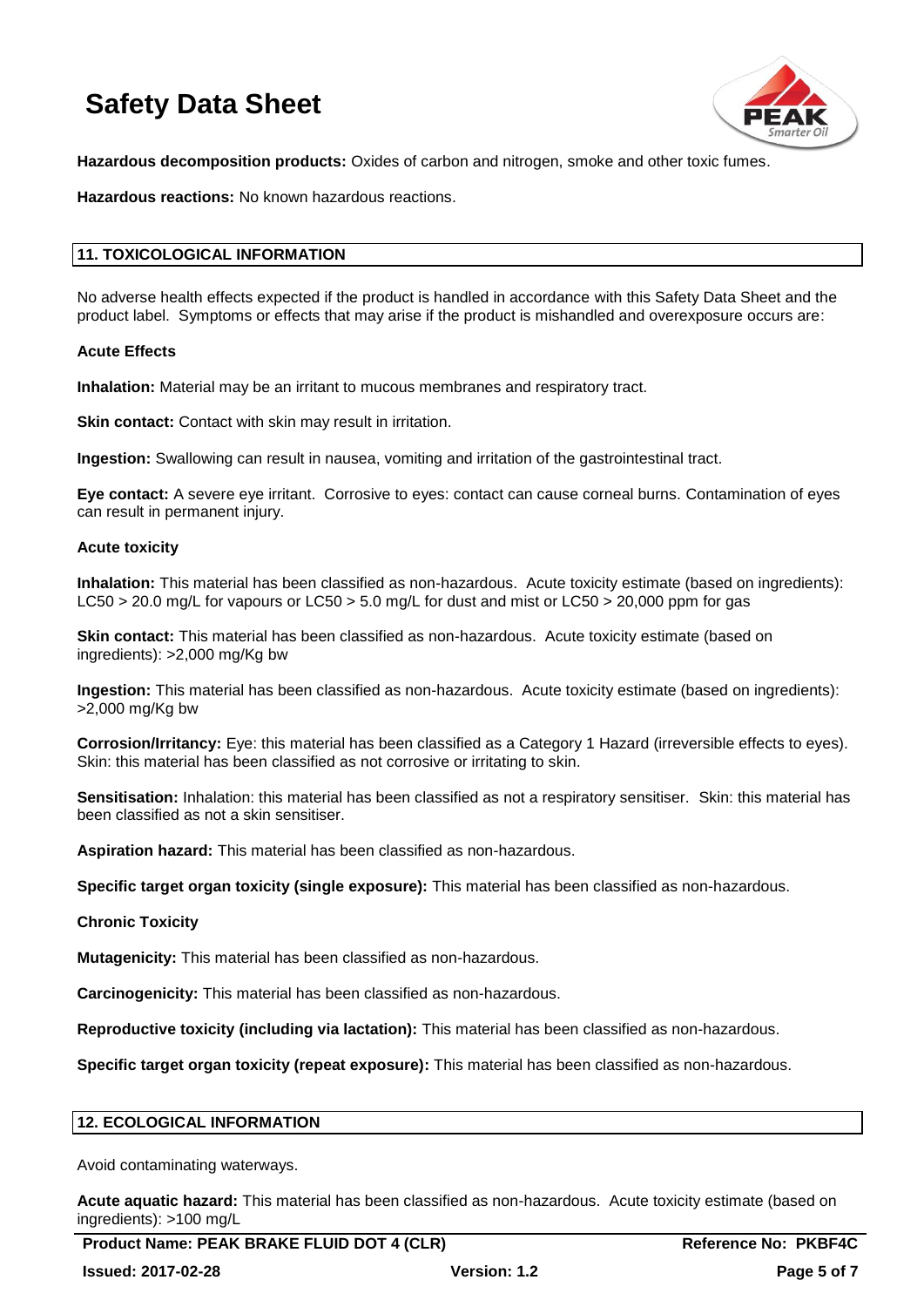

**Long-term aquatic hazard:** This material has been classified as non-hazardous. Non-rapidly or rapidly degradable substance for which there are adequate chronic toxicity data available OR in the absence of chronic toxicity data, Acute toxicity estimate (based on ingredients): >100 mg/L, where the substance is not rapidly degradable and/or BCF  $<$  500 and/or log K<sub>ow</sub>  $<$  4.

**Ecotoxicity:** No information available.

**Persistence and degradability:** No information available.

**Bioaccumulative potential:** No information available.

**Mobility:** No information available.

### **13. DISPOSAL CONSIDERATIONS**

Persons conducting disposal, recycling or reclamation activities should ensure that appropriate personal protection equipment is used, see "Section 8. Exposure Controls and Personal Protection" of this SDS.

If possible material and its container should be recycled. If material or container cannot be recycled, dispose in accordance with local, regional, national and international Regulations.

### **14. TRANSPORT INFORMATION**

### **ROAD AND RAIL TRANSPORT**

Not classified as Dangerous Goods by the criteria of the "Australian Code for the Transport of Dangerous Goods by Road & Rail" and the "New Zealand NZS5433: Transport of Dangerous Goods on Land".

### **MARINE TRANSPORT**

Not classified as Dangerous Goods by the criteria of the International Maritime Dangerous Goods Code (IMDG Code) for transport by sea.

### **AIR TRANSPORT**

Not classified as Dangerous Goods by the criteria of the International Air Transport Association (IATA) Dangerous Goods Regulations for transport by air.

### **15. REGULATORY INFORMATION**

### **This material is not subject to the following international agreements:**

Montreal Protocol (Ozone depleting substances) The Stockholm Convention (Persistent Organic Pollutants) The Rotterdam Convention (Prior Informed Consent) Basel Convention (Hazardous Waste) International Convention for the Prevention of Pollution from Ships (MARPOL)

### **This material/constituent(s) is covered by the following requirements:**

• The Standard for the Uniform Scheduling of Medicines and Poisons (SUSMP) established under the Therapeutic Goods Act (Commonwealth).

• All components of this product are listed on or exempt from the Australian Inventory of Chemical Substances (AICS).

• All components of this product are listed on or exempt from the New Zealand Inventory of Chemical (NZIoC).

**HSNO Group Standard:** HSR002606 - Lubricants, Lubricant Additives, Coolants and Anti-freeze Agents (Subsidiary Hazard) Group Standard